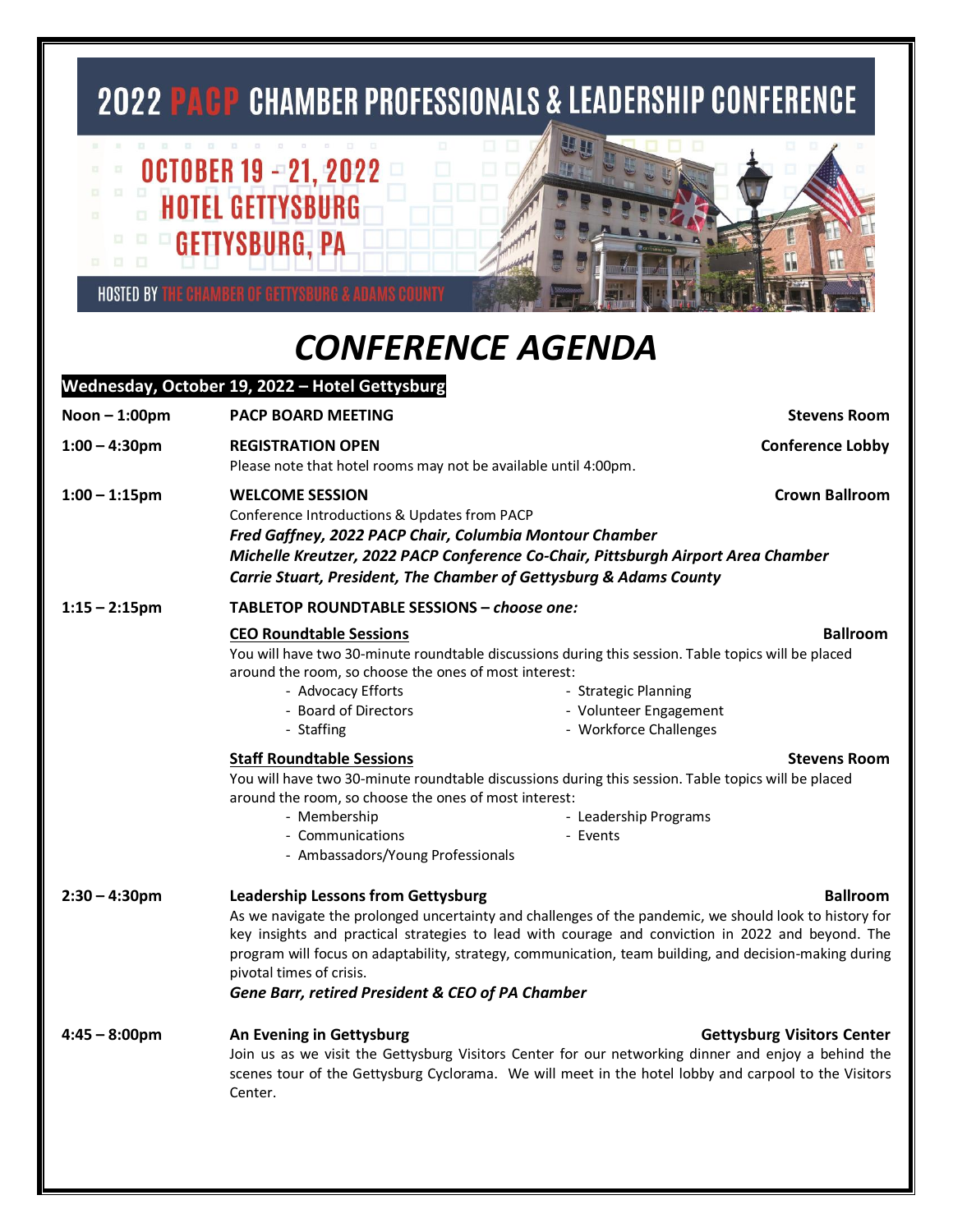|                    | Thursday, October 20, 2022 - Hotel Gettysburg                                                                                                                                                                                                                                                       |                     |
|--------------------|-----------------------------------------------------------------------------------------------------------------------------------------------------------------------------------------------------------------------------------------------------------------------------------------------------|---------------------|
| $8:00 - 9:00am$    | <b>BREAKFAST BUFFET</b>                                                                                                                                                                                                                                                                             | <b>Ballroom</b>     |
| $9:00 - 9:15$ am   | <b>MORNING WELCOME</b>                                                                                                                                                                                                                                                                              | <b>Ballroom</b>     |
|                    | Christa Lundy, 2022 PACP Conference Co-Chair, Meadville Chamber                                                                                                                                                                                                                                     |                     |
|                    | Carrie Stuart, President, The Chamber of Gettysburg & Adams County                                                                                                                                                                                                                                  |                     |
| $9:15 - 10:45$ am  | <b>MORNING KEYNOTE SESSION</b>                                                                                                                                                                                                                                                                      | <b>Ballroom</b>     |
|                    | <b>Three Roles to Grow Your Chamber</b>                                                                                                                                                                                                                                                             |                     |
|                    | Your chamber culture is an ecosystem, and each role plays an important part in your organization.<br>Setting aside all titles, we will discuss the positions that will help you grow as an organization and as a<br>team. Learn how to quickly interview and audition for the roles you're missing. |                     |
|                    | Kyle Sexton - ChamberThink Strategies                                                                                                                                                                                                                                                               |                     |
| 10:45am            | <b>BREAK</b>                                                                                                                                                                                                                                                                                        | <b>Ballroom</b>     |
|                    | <b>Sponsored by Citslinc</b>                                                                                                                                                                                                                                                                        |                     |
|                    |                                                                                                                                                                                                                                                                                                     |                     |
| $11:00am - Noon$   | <b>BREAKOUT SESSIONS - choose one:</b>                                                                                                                                                                                                                                                              |                     |
|                    | <b>Membership Session</b><br>Join us for a roundtable session for all things membership-related. Come prepared to share best                                                                                                                                                                        | <b>Ballroom</b>     |
|                    | practices on renewal messaging, tiered dues structures, and more!                                                                                                                                                                                                                                   |                     |
|                    | <b>Facilitator: Kyle Sexton - ChamberThink Strategies</b>                                                                                                                                                                                                                                           |                     |
|                    | <b>Cyber Security &amp; Your Chamber</b>                                                                                                                                                                                                                                                            | <b>Stevens Room</b> |
|                    | It's not just financial institutions and governments that have to worry about ransomware, hackers, and                                                                                                                                                                                              |                     |
|                    | malware. In this session, you'll learn practical steps to improve your Cybersecurity posture to protect                                                                                                                                                                                             |                     |
|                    | your data from intrusion and infiltration, and how to keep your chamber safe in the current<br>"Threatscape" and beyond just the latest vulnerability. We'll also hear more about cyber liability                                                                                                   |                     |
|                    | insurance and how you should consider this for your chamber.                                                                                                                                                                                                                                        |                     |
|                    | John George, Rich Hussey, and Andrew Wampler - Team TREYSTA                                                                                                                                                                                                                                         |                     |
|                    | <b>Brian Mahon - EHD</b>                                                                                                                                                                                                                                                                            |                     |
| Noon $-1:30$ pm    | <b>NETWORKING LUNCHEON</b>                                                                                                                                                                                                                                                                          | <b>Ballroom</b>     |
| $1:30 - 2:30$ pm   | <b>SPOTLIGHT OUR SPONSORS SESSION</b>                                                                                                                                                                                                                                                               | <b>Ballroom</b>     |
|                    | Speed networking session with our sponsors.                                                                                                                                                                                                                                                         |                     |
| $2:30 - 3:30$ pm   | <b>GENERAL SESSION</b>                                                                                                                                                                                                                                                                              | <b>Ballroom</b>     |
|                    | <b>Tap Into Your Gold Mine</b>                                                                                                                                                                                                                                                                      |                     |
|                    | Do you wish you had unrestricted revenue to use however you wanted? What if we told you that you<br>already had that revenue source? And that you could use it to start new programs or to serve your                                                                                               |                     |
|                    | members better or to increase staff benefits? What if we told you how you could develop a plan for                                                                                                                                                                                                  |                     |
|                    | earned income based on who you and your chamber are, on what you do, and on what you already                                                                                                                                                                                                        |                     |
|                    | know? You may be surprised at how valuable your current assets are. The challenge is simply to look at<br>them as the potential gold mine they are. Many chambers refine and enhance their current programs                                                                                         |                     |
|                    | and services by providing value-added benefits that create new income sources through new payer                                                                                                                                                                                                     |                     |
|                    | markets. Learn how to shift your thinking toward optimizing the opportunities you already have                                                                                                                                                                                                      |                     |
|                    | available to you.<br>Jason E. Ebey - YGM Total Resource Campaigns                                                                                                                                                                                                                                   |                     |
|                    |                                                                                                                                                                                                                                                                                                     |                     |
| 3:30 <sub>pm</sub> | <b>BREAK</b>                                                                                                                                                                                                                                                                                        | <b>Ballroom</b>     |
|                    | <b>Sponsored by Citslinc</b>                                                                                                                                                                                                                                                                        |                     |
|                    |                                                                                                                                                                                                                                                                                                     |                     |